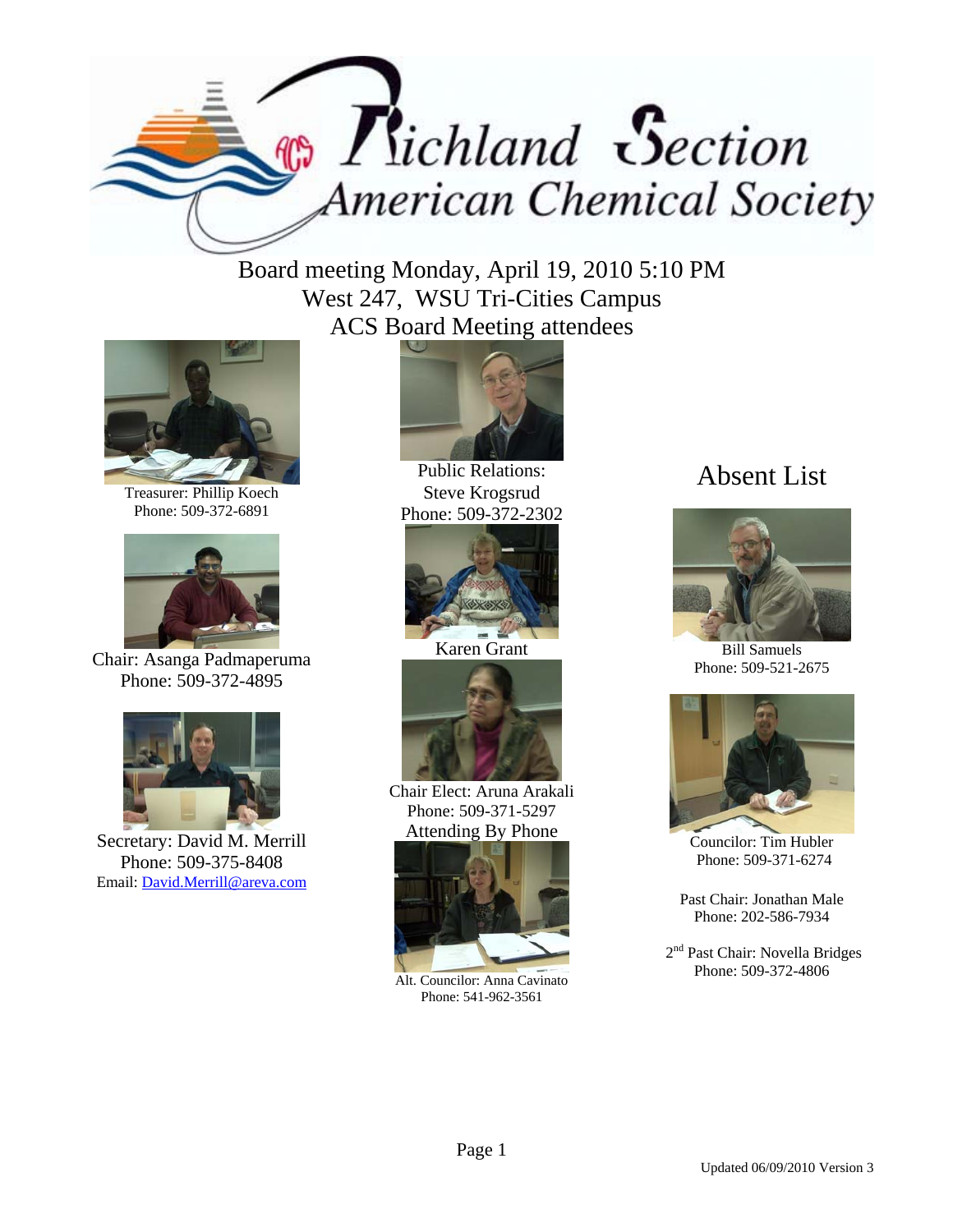

Board meeting Monday, April 19, 2010 5:10 PM West 247, WSU Tri-Cities Campus

- A. Discuss Project SEED: Last fall Anna was contacted by Kathy Feaster of PNNL (Science and Engineering Education) asking that she submit a request for a student position to be housed with Dr. Denis Strachan at PNNL. The proposed project was entitled "Glasses for the immobilization of advanced nuclear fuel cycle waste". On April 1<sup>st</sup> Anna received word from Kathy that she was unable to identify a student that could work with Dr. Strachan. Today Anna was notified by Project SEED that the student position for the Richland Section has been funded. So now we have an award but no student to fill the position. Anna will try to find a student to fill this position at EOU (8 weeks). The board should consider how to make this program work better next year.
- B. Minutes from 01/11/2010 for previous Board Meeting reviewed but not approved yet. The minutes were accepted with minor modification. The motion was proposed by the Treasurer to accept the minutes was seconded by the Chair, and was passed unanimously.
- C. Treasurer reported the minutes from the general meeting held on 16 March 2010, where the modified Budget was approved by the membership. The membership voted to defeat the Budget proposed by the Executive Committee. The membership also voted to change the budget item allocated for the Councilor's travel to Council Meetings to a total of \$3000.00. The membership also voted to reduce the number of days spent by the councilor at the meeting as well as NOT to pay the ACS National Meeting registration fee for the Councilor. The Treasurer also informed the Board that the Councilor does not have to register for the national meeting to attend the Council Meeting. The Chair motioned to the Board to Accept these changes to the Budget, with the caveat that the Executive Committee still retain the right to modify the Budget with a valid reason as allowed by the By laws, the motion was seconded by the Treasurer and passed unanimously with no abstains. .
- D. Treasurer moves to reimburse the Councilor an amount of \$2023.61 which has already been spent. This amount does include the Spring National Meeting the registration. This is a modification to the budget of \$523.61, which still gives us a balanced budget. This modification is allowed by Article 7 section 5 of the bylaws. The motion was seconded by Chair, approved by the board members unanimously with no abstains.
- E. The budget for the Fall Council meeting is at \$1500.00 and will not be used to pay for the meeting registration.
- F. Last segment for the ACS seminar series will be held on May  $13<sup>th</sup>$  Thursday in La Grande. The guest speaker John J. Fortman will talk on "Energy from Chemistry through the Ages".